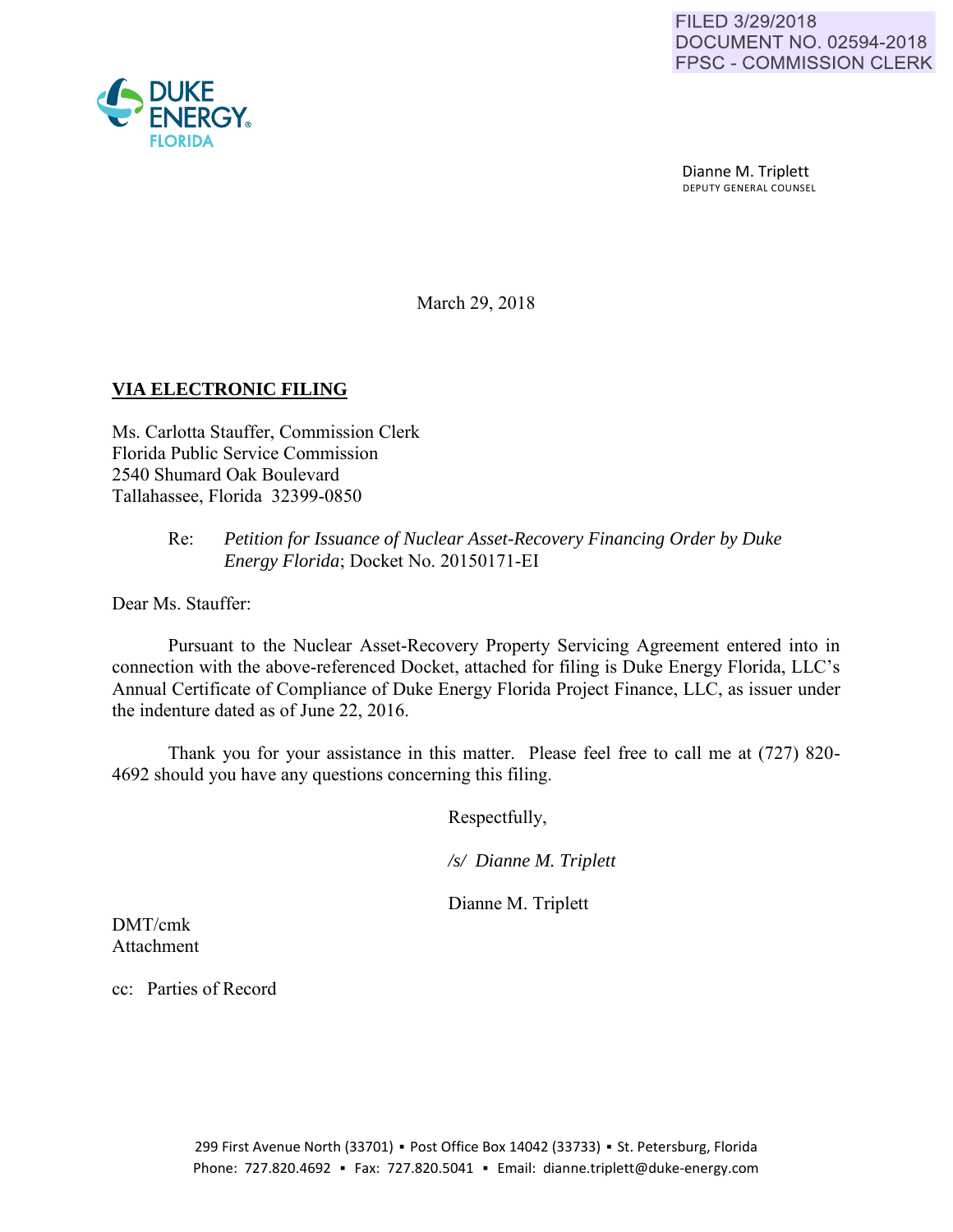### **CERTIFICATE OF SERVICE**

*Docket No. 20150171-EI*

I HEREBY CERTIFY that a true and correct copy of the foregoing has been furnished via electronic mail to the following this  $29<sup>th</sup>$  day of March, 2018.

|                                      | /s/ Dianne M. Triplett                |
|--------------------------------------|---------------------------------------|
|                                      | Attorney                              |
|                                      |                                       |
| Theresa L. Tan                       | C. Rehwinkel / J. Kelly / E. Sayler / |
| Rosanne Gervasi                      | P. Christensen                        |
| Office of the General Counsel        | Office of Public Counsel              |
| Florida Public Service Commission    | c/o The Florida Legislature           |
| 2540 Shumard Oak Blvd.               | 111 West Madison Street, Room 812     |
| Tallahassee, FL 32399-0850           | Tallahassee, FL 32399-1400            |
| $ltan(a)$ psc.state.fl.us            | rehwinkel.charles@leg.state.fl.us     |
| $r$ gervasi@psc.state.fl.us          | $kelly$ .jr@leg.state.fl.us           |
|                                      | sayler.erik@leg.state.fl.us           |
| Florida Industrial Power Users Group | $christensen.path(Q)$ leg.state.fl.us |
| c/o Moyle Law Firm, P.A.             |                                       |
| Jon C. Moyle, Jr.                    | <b>PSC Phosphate – White Springs</b>  |
| Karen A. Putnal                      | c/o James W. Brew and Owen J. Kopon   |
| 118 North Gadsden Street             | Stone Law Firm                        |
| Tallahassee, FL 32301                | 1025 Thomas Jefferson Street, NW      |
| jmoyle@moylelaw.com                  | Eighth Floor, West Tower              |
| kputnal@movlelaw.com                 | Washington, DC 20007-5201             |
|                                      | jbrew@smxblaw.com                     |
| Robert Scheffel Wright               | ojk@smxblaw.com                       |
| John T. LaVia, III                   |                                       |
| Gardner Law Firm                     |                                       |
| 1300 Thomaswood Drive                |                                       |
| Tallahassee, FL 32308                |                                       |
| schef@gbwlegal.com                   |                                       |
| ilavia@gbwlegal.com                  |                                       |
|                                      |                                       |